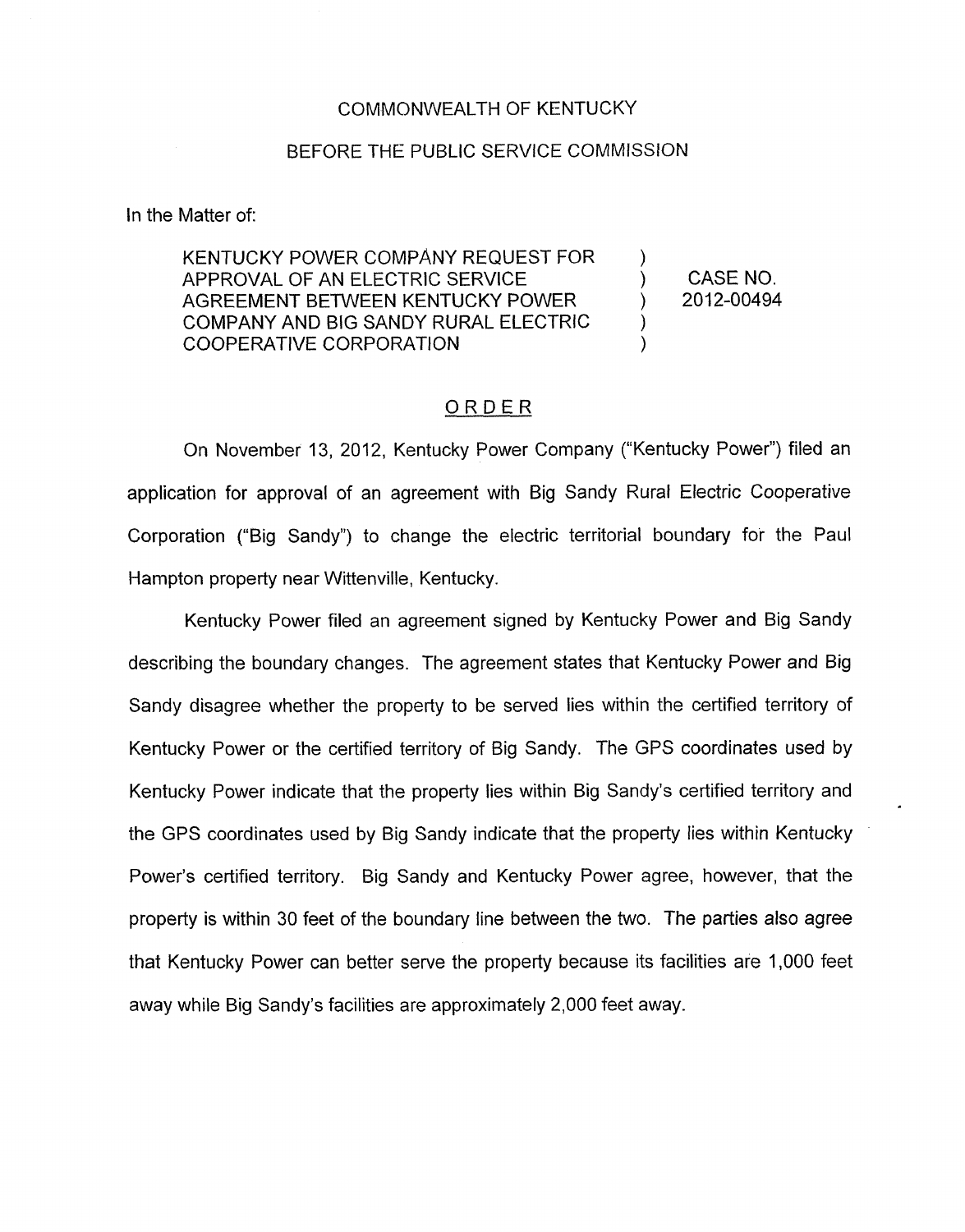Because the parties cannot agree where the boundary line is, it is unclear if the proposed changes will realign the electric boundary with property lines, but it is clear that the agreement provides that the Hampton property be in Kentucky Power's certified territory. No other existing customer will be reassigned to a different electric supplier as a result of the proposed territorial boundary changes.

Based on the application and being advised, the Commission finds that the proposed extension of service will prevent wasteful duplication of facilities, avoid unnecessary encumbering of the landscape, minimize disputes between Kentucky Power and Big Sandy, and provide adequate and reasonable service to all affected areas.

IT IS THEREFORE ORDERED that:

1. Kentucky Power's extension of service to the Hampton property, as agreed upon by Kentucky Power and Big Sandy, is approved.

2. Within ten days of the date of this Order the parties shall file with the Commission in this case:

a. The GPS coordinates upon which they rely.

b. A map showing the location of the property and the service territory boundary.

**ATTES** Exed Director

By the Commission



Case No. 2012-00494